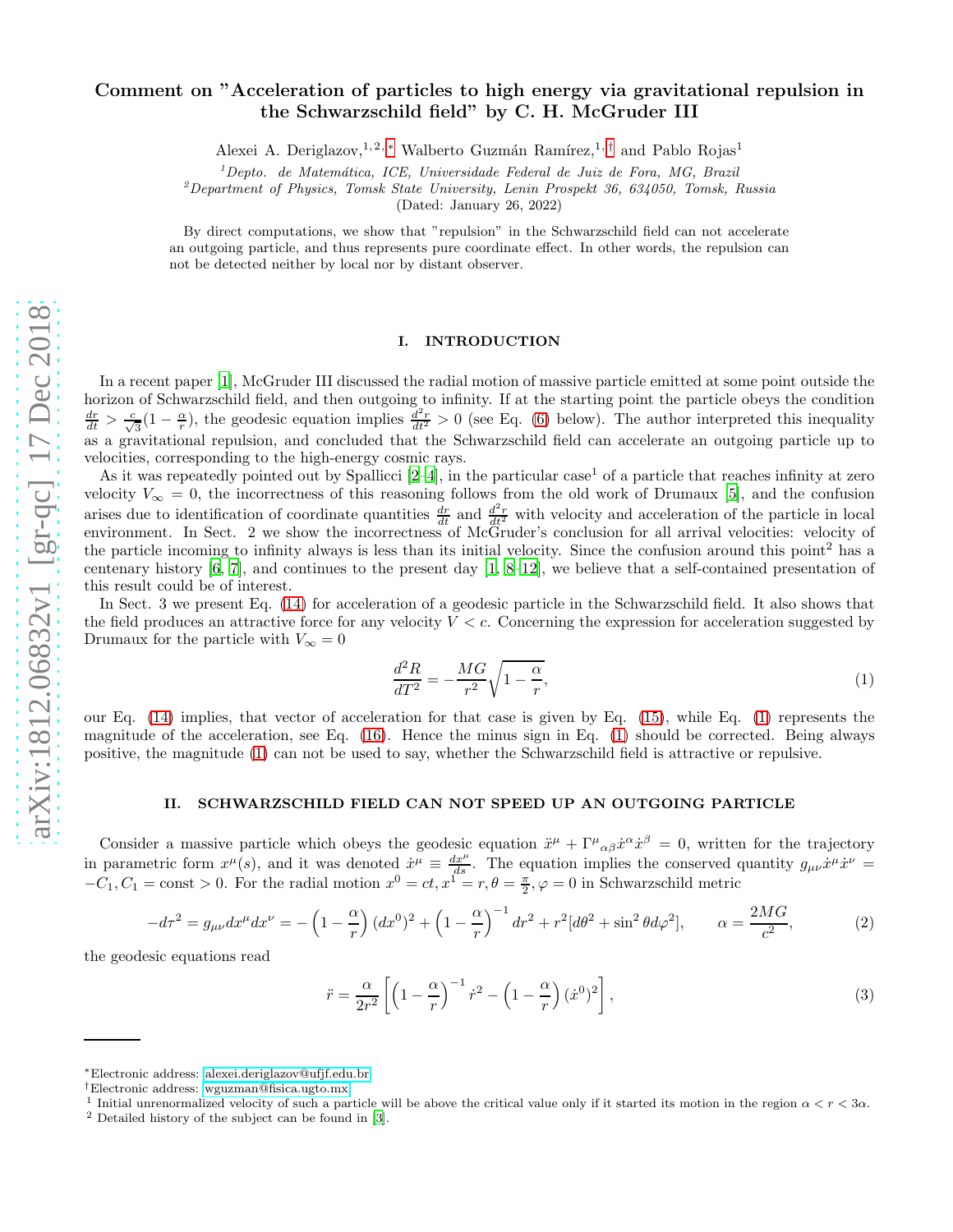2

<span id="page-1-1"></span>
$$
\frac{d}{ds}\left[\left(1-\frac{\alpha}{r}\right)\dot{x}^0\right] = 0, \quad \text{or} \quad (1-\frac{\alpha}{r})\dot{x}^0 = C_2,\tag{4}
$$

while the conserved quantity acquires the form

<span id="page-1-2"></span>
$$
(\dot{x}^0)^2 - \left(1 - \frac{\alpha}{r}\right)^{-2} \dot{r}^2 = C_1 \left(1 - \frac{\alpha}{r}\right)^{-1}.
$$
\n(5)

We are interested in the radial coordinate r as a function of coordinate time t:  $r(t)$ . Using [\(4\)](#page-1-1), we exclude the parameter  $s$  from Eq.  $(3)$ 

<span id="page-1-0"></span>
$$
\frac{d^2r}{dt^2} = -\frac{\alpha}{2r^2} \left[ c^2 (1 - \frac{\alpha}{r}) - 3 \left( 1 - \frac{\alpha}{r} \right)^{-1} \left( \frac{dr}{dt} \right)^2 \right].
$$
\n(6)

This is Eq. (3) of McGruder III. The quantity  $\frac{d^2r}{dt^2}$  becomes positive above the critical unrenormalized velocity<sup>3</sup>,  $\frac{dr}{dt} > \frac{c}{\sqrt{3}}(1 - \frac{\alpha}{r}),$  hence the spellbinding term "gravitational repulsion".

Resolving Eq. [\(5\)](#page-1-2) with respect to  $\dot{x}^0$ , and using the resulting expression in [\(4\)](#page-1-1), we obtain the total energy of the particle (see Sect. 88 in [\[16](#page-3-10)])

$$
E = \frac{mc^2 C_2}{\sqrt{C_1}} = mc^3 \left(1 - \frac{\alpha}{r}\right)^{\frac{1}{2}} \left[c^2 - (1 - \frac{\alpha}{r})^{-2} \left(\frac{dr}{dt}\right)^2\right]^{-\frac{1}{2}}.
$$
 (7)

If, instead of this, we resolve [\(4\)](#page-1-1) with respect to  $\dot{x}^0$  and substitute into [\(5\)](#page-1-2), we obtain an equivalent expression for the total energy

<span id="page-1-3"></span>
$$
\left(1 - \frac{\alpha}{r}\right)^{-3} \left(\frac{dr}{dt}\right)^2 - c^2 (1 - \frac{\alpha}{r})^{-1} = -c^2 \left(\frac{mc^2}{E}\right)^2.
$$
\n(8)

This is Eq. (5) of McGruder III.

Consider the laboratory  $O_r$  fixed at the point  $r > \alpha$ , and another laboratory  $O_{\infty}$  fixed at the point  $r_{\infty}$  in asymptotic region where the Schwarzschild metric can be approximated by the Minkowski metric:  $g_{\mu\nu} \to \eta_{\mu\nu} = (-, +, +, +).$ Let in  $O_r$  was created a particle with the magnitude of velocity  $V(r)$ , which arrived at  $O_{\infty}$  with the magnitude  $V_{\infty}$ . According to Eq. [\(8\)](#page-1-3), the conservation law  $E(r) = E(r_{\infty})$  implies

<span id="page-1-4"></span>
$$
\left(1 - \frac{\alpha}{r}\right)^{-3} \left(\frac{dr}{dt}\right)^2 - c^2 (1 - \frac{\alpha}{r})^{-1} = \left(\frac{dr}{dt}\right)^2 \bigg|_{r\infty} - c^2. \tag{9}
$$

Since in the laboratory  $O_{\infty}$  we deal with the Minkowski metric, distance and time interval coincide with the coordinate differences dr and dt, and we have  $\left(\frac{dr}{dt}\right)^2\Big|_{r\infty}$  $= V_{\infty}^2$ . At the point r, according to the standard prescription<sup>4</sup> (see Sect. 84 in [\[16\]](#page-3-10)), the distance dl and time interval  $dT$  are related with the coordinate differences as follows

<span id="page-1-5"></span>
$$
dl^{2} = g_{rr} dr^{2} = \left(1 - \frac{\alpha}{r}\right)^{-1} dr^{2}, \qquad dT = \sqrt{-g_{00}} dt = \left(1 - \frac{\alpha}{r}\right)^{\frac{1}{2}} dt. \tag{10}
$$

Then the relation between magnitude of velocity and  $\frac{dr}{dt}$  is

$$
V(r) \equiv \frac{dl}{dT} = \left(1 - \frac{\alpha}{r}\right)^{-1} \left|\frac{dr}{dt}\right|.
$$
\n(11)

It should be noted that even in one-dimensional curved space, one needs to distinguish the magnitude of velocity V from the velocity vector  $\mathbf{V} = \frac{1}{\sqrt{-g_{00}}} \frac{dr}{dt} = \left(1 - \frac{\alpha}{r}\right)^{-\frac{1}{2}} \frac{dr}{dt}$ . They are related as follows:  $V = \sqrt{g_{rr} \mathbf{V} \mathbf{V}}$ . Below we only work with the magnitude of velocity, or velocity for short.

<sup>3</sup> The notions of unrenormalized and semi-renormalized velocities/accelerations have been extensively discussed in the literature [\[3,](#page-3-9) [13](#page-3-11)[–15](#page-3-12)].

<sup>&</sup>lt;sup>4</sup> We stress that the definition of space and time intervals between two events in general relativity is not a matter of agreement, but follow from detailed analysis of the notion of simultaneous events using the null geodesics [\[16,](#page-3-10) [17](#page-3-13)].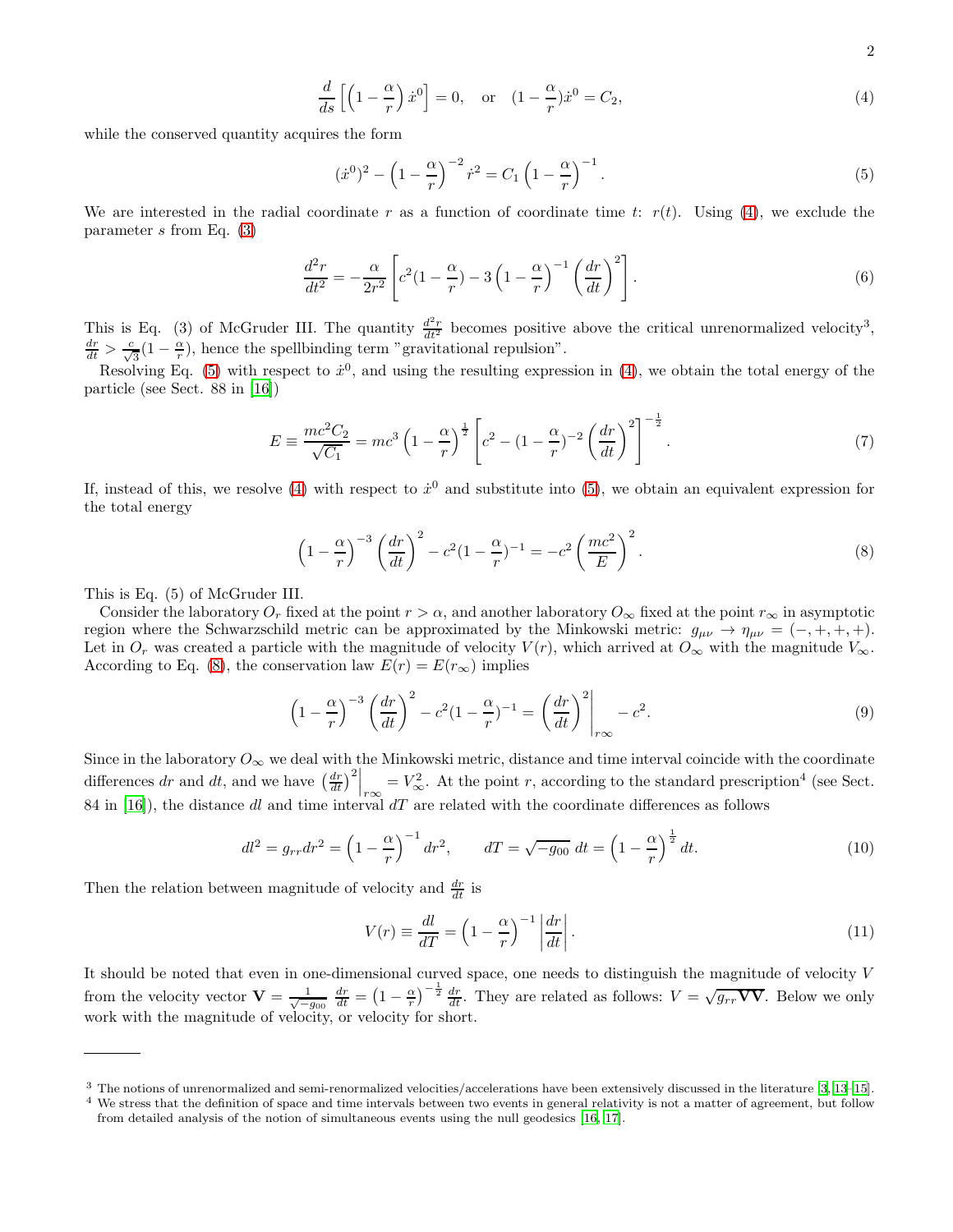Using these expressions in Eq. [\(9\)](#page-1-4), we obtain the following relation between initial and final velocities

<span id="page-2-2"></span>
$$
\left(1 - \frac{\alpha}{r}\right)^{-1} \left(c^2 - V^2(r)\right) = c^2 - V^2_{\infty}.
$$
\n(12)

This implies that outgoing particles with initial velocity  $V^2 < \frac{\alpha}{r}c^2$  can not arrive the laboratory  $O_{\infty}$ . The particles This initial velocity  $\frac{\alpha_c}{r}c^2 < V^2 < c^2$  will reach the laboratory  $O_{\infty}$  with the velocity  $V^2_{\infty} < V^2$ . Hence the gravitational repulsion implied by Eq. [\(6\)](#page-1-0) can not speed up an outgoing particle, and represents pure coordinate effect. It can not be detected neither by local nor by distant observer.

This argument could be probably extended to the case of a laboratory at rest in an arbitrary spherically symmetric (in particular, non static) field<sup>5</sup>. According to Birkhoff theorem, there is a coordinate system where metric acquires the Schwarzschild form. So the conservation law [\(8\)](#page-1-3) remain valid, and can be used to compare the initial and final velocities of a geodesic particle.

## III. THREE-DIMENSIONAL ACCELERATION IN GENERAL RELATIVITY

We start with three comments concerning the equation [\(6\)](#page-1-0).

1. Even in Euclidean space equipped with curvilinear coordinates, the nonvanishing value of  $\frac{d^2r}{dt^2}$  has no the meaning of acceleration. For instance, consider the equation  $\frac{d^2x}{dt^2} = 0$  for one-dimensional particle propagating with constant velocity. In the curvilinear coordinates, say  $x = r^2$ , this equation reads  $\frac{d^2r}{dt^2} = -\frac{1}{r} \left(\frac{dr}{dt}\right)^2$ , the latter can be compared with Eq.  $(6)$ .

2. After excluding the parameter s from geodesic equations, the formalism remains covariant under general-coordinate transformations that do not involve the coordinate time [\[16,](#page-3-10) [17](#page-3-13)]. For the present case, they are  $r = r(r')$ , and one expected that an acceleration should be described by covariant quantity, which is not the case of  $\frac{d^2r}{dt^2}$ .

3. Since the general relativity is a relativistic theory, we expect that particle in a gravitational field can not reach the speed of light. As a consequence, the dependence of acceleration on velocity is an inevitable property of a relativistic theory: three-acceleration in the direction of velocity should vanish in the limit  $V \to c$ . Once again, it is not the case of  $\frac{d^2r}{dt^2}$  given by [\(6\)](#page-1-0).

In an arbitrary gravitational field, the three-acceleration that obeys the above mentioned properties has been presented in [\[17](#page-3-13)], see Eq. (40) in [arXiv:1710.07135.](http://arxiv.org/abs/1710.07135) In the recent works [\[18,](#page-3-14) [19\]](#page-3-15), it was tested in the analysis of a rotating body in general relativity. Being applied to the present case, Eq. (40) implies the following expression for one-dimensional vector of acceleration:

$$
\mathbf{a} = D_T \mathbf{V} = \frac{dt}{dT} \frac{d\mathbf{V}}{dt} + \Gamma^r{}_{rr}(g_{rr}) \mathbf{V} \mathbf{V} = \left(1 - \frac{\alpha}{r}\right)^{-1} \frac{d^2r}{dt^2} - \frac{\alpha}{r^2} \left(1 - \frac{\alpha}{r}\right)^{-2} \left(\frac{dr}{dt}\right)^2.
$$
 (13)

By construction, a transforms as a vector under residual general-coordinate transformations  $r = r(r')$ . Magnitude of this vector,  $a = \sqrt{g_{rr}\mathbf{aa}}$ , coincides with  $\frac{dV}{dT} = \frac{d^2l}{dT^2}$ . Representing  $\frac{d^2r}{dt^2}$  in Eq. [\(6\)](#page-1-0) through the acceleration, we obtain second law of Newton for the particle propagating along a geodesic line

<span id="page-2-0"></span>
$$
\mathbf{a} = -\frac{MG}{r^2} \left[ 1 - \left(\frac{V}{c}\right)^2 \right].
$$
 (14)

As it should be, this implies  $\mathbf{a} \to 0$  as  $V \to c$ . In the Newton limit we have an expected result,  $\mathbf{a} = -\frac{MG}{r^2}$ . At last, Eq. [\(14\)](#page-2-0) shows that the Schwarzschild field produces an attractive force for any velocity  $V < c$ .

In conclusion, we specify these expressions for the case of a particle that reach infinity with zero velocity. Eq. [\(12\)](#page-2-2) with  $V_{\infty} = 0$  gives the Drumaux's result for velocity,  $V(r) = c\sqrt{\alpha/r}$ . Concerning the acceleration, resolving [\(12\)](#page-2-2) with respect to  $V(r)$  and using the resulting expression in [\(14\)](#page-2-0) we obtain

<span id="page-2-1"></span>
$$
\mathbf{a} = -\frac{MG}{r^2} \left( 1 - \frac{\alpha}{r} \right) \left[ 1 - \left( \frac{V_{\infty}}{c} \right)^2 \right] \xrightarrow{V_{\infty} = 0} \mathbf{a} = -\frac{MG}{r^2} \left( 1 - \frac{\alpha}{r} \right). \tag{15}
$$

<sup>5</sup> We are grateful to the referee for pointing out on this possibility.